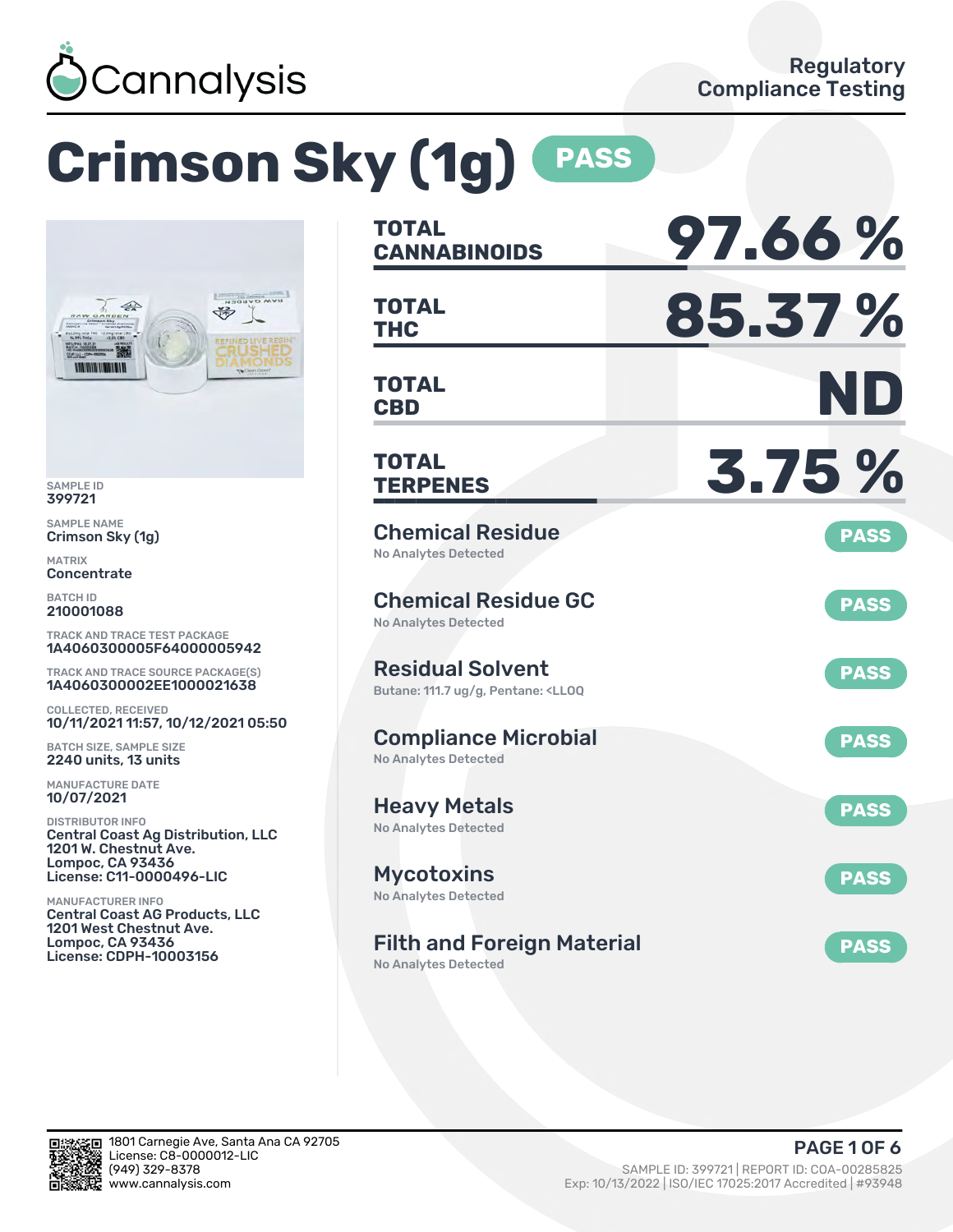

## CANNABINOID ANALYSIS

Total THC,CBD value(s) have been decarboxylated.

| TOTAL THC:          | 853.7 mg/g (85.37 %), 853.7 mg per package |
|---------------------|--------------------------------------------|
| TOTAL CBD:          | ND.                                        |
| TOTAL CANNABINOIDS: | 976.6 mg/g (97.66 %)                       |

UNIT OF MEASUREMENT: Milligrams per Gram(mg/g)

| <b>ANALYTE</b>         | <b>RESULT</b>         | LOD    | <b>LLOO</b> | <b>ANALYTE</b>   | <b>RESULT</b> | <b>LOD</b> | <b>LLOQ</b> |
|------------------------|-----------------------|--------|-------------|------------------|---------------|------------|-------------|
| THCa                   | 968.2 mg/g (96.82 %)  | 0.5000 | 1.0000      | CBDa             | <b>ND</b>     | 0.5000     | 1.0000      |
| D9THC                  | 4.592 mg/g (0.4592 %) | 0.5000 | 1.0000      | <b>CBD</b>       | <b>ND</b>     | 0.5000     | 1.0000      |
| D8THC                  | $<$ 1 mg/g            | 0.5000 | 1.0000      | CBD <sub>v</sub> | <b>ND</b>     | 0.5000     | 1.0000      |
| <b>CBN</b>             | ND.                   | 0.5000 | 1.0000      | CBCa             | <b>ND</b>     | 0.5000     | 1.0000      |
| THCva                  | 3.771 mg/g (0.3771 %) | 0.5000 | 1.0000      | <b>CBC</b>       | <b>ND</b>     | 0.5000     | 1.0000      |
| <b>THC<sub>v</sub></b> | <b>ND</b>             | 0.5000 | 1.0000      | CBGa             | <b>ND</b>     | 0.5000     | 1.0000      |
| ExoTHC                 | $<$ 1 mg/g            | 0.5000 | 1.0000      | <b>CBG</b>       | <b>ND</b>     | 0.5000     | 1.0000      |
| <b>CBL</b>             | ND.                   | 0.5000 | 1.0000      |                  |               |            |             |

#### ADDITIONAL INFORMATION

| Method:              | SOP-TECH-001 | Sample Prepped: 10/12/2021 14:08  | Sample Approved: 10/13/2021 11:34  |  |
|----------------------|--------------|-----------------------------------|------------------------------------|--|
| Instrument: UPLC-DAD |              | Sample Analyzed: 10/12/2021 14:44 | Prep-Analytical Batch: 33311-27329 |  |



TOTAL TERPENES: 37.58 mg/g (3.758 %)

| UNIT OF MEASUREMENT: | Milligrams per Gram(mg/g) |
|----------------------|---------------------------|
|                      |                           |

| <b>ANALYTE</b>          | <b>RESULT</b>            | LOD    | <b>LLOQ</b> | <b>ANALYTE</b>         | <b>RESULT</b>                                       | LOD    | <b>LLOQ</b> |
|-------------------------|--------------------------|--------|-------------|------------------------|-----------------------------------------------------|--------|-------------|
| 3-Carene                | ND.                      | 1.000  | 2.500       | Alpha bisabolol        | <b>ND</b>                                           | 0.1000 | 0.5000      |
| Alpha cedrene           | <b>ND</b>                | 1.000  | 2.500       | Alpha humulene         | 1.823 mg/g (0.1823 %)                               | 0.5000 | 1.000       |
| Alpha pinene            | 1.130 mg/g $(0.1130%)$   | 0.1000 | 1.000       | Alpha terpinene        | <b>ND</b>                                           | 0.5000 | 1.000       |
| Alpha terpineol         | 0.9012 mg/g $(0.0901\%)$ | 0.3260 | 0.6520      | Beta caryophyllene     | 3.677 mg/g (0.3677 %)                               | 0.5000 | 1.000       |
| Beta myrcene            | 13.73 mg/g (1.373 %)     | 0.5000 | 1.000       | Beta pinene            | <lloq< td=""><td>0.6070</td><td>1.214</td></lloq<>  | 0.6070 | 1.214       |
| <b>Borneol</b>          | <b>ND</b>                | 1.000  | 2.500       | Camphene               | <b>ND</b>                                           | 0.5000 | 1.000       |
| Camphor                 | <b>ND</b>                | 0.1000 | 0.5000      | Caryophyllene oxide ND |                                                     | 0.5000 | 2.500       |
| Cedrol                  | <b>ND</b>                | 0.5000 | 1.000       | Cis geraniol           | <b>ND</b>                                           | 1.000  | 2.500       |
| Cis nerolidol           | ND                       | 2.500  | 5.000       | Eucalyptol             | <b>ND</b>                                           | 0.1000 | 0.5000      |
| Fenchol                 | 1.623 mg/g (0.1623 %)    | 0.5000 | 1.000       | Fenchone               | <lloq< td=""><td>0.1000</td><td>0.5000</td></lloq<> | 0.1000 | 0.5000      |
| Gamma terpinene         | <b>ND</b>                | 0.1000 | 0.5000      | Gamma terpineol        | <b>ND</b>                                           | 0.2090 | 0.5230      |
| Geranyl acetate         | ND.                      | 0.1000 | 0.5000      | Guaiol                 | <b>ND</b>                                           | 2.500  | 5.000       |
| Isoborneol              | <b>ND</b>                | 0.5000 | 1.000       | Isopulegol             | <b>ND</b>                                           | 2.500  | 5.000       |
| Limonene                | 11.58 mg/g (1.158 %)     | 0.5000 | 2.500       | Linalool               | 1.867 mg/g $(0.1867%)$                              | 0.5000 | 1.000       |
| Menthol                 | <b>ND</b>                | 1.000  | 2.500       | Ocimene 1              | <lloq< td=""><td>0.1550</td><td>0.3100</td></lloq<> | 0.1550 | 0.3100      |
| Ocimene 2               | $<$ LLOO                 | 0.3450 | 1.725       | P-cymene               | <b>ND</b>                                           | 0.5230 | 1.045       |
| P-mentha-1.5-diene ND   |                          | 0.5000 | 1.000       | Pulegone               | <b>ND</b>                                           | 0.1000 | 0.5000      |
| Sabinene                | <b>ND</b>                | 0.5000 | 1.000       | Terpinolene            | 1.255 mg/g $(0.1255\%)$                             | 0.1000 | 0.5000      |
| Trans beta farnesene ND |                          | 2.500  | 5.000       | Trans geraniol         | <b>ND</b>                                           | 0.5000 | 2.500       |
| Trans nerolidol         | <b>ND</b>                | 0.5000 | 2.500       | Valencene              | <b>ND</b>                                           | 0.5000 | 1.000       |
|                         |                          |        |             |                        |                                                     |        |             |

| ANALYIE                 | RESULI                                                                                                             | LUD    | LLUU   | <b>ANALYIE</b>         | <b>KESULI</b>                                       | LUD    | LLUU   |
|-------------------------|--------------------------------------------------------------------------------------------------------------------|--------|--------|------------------------|-----------------------------------------------------|--------|--------|
| 3-Carene                | <b>ND</b>                                                                                                          | 1.000  | 2.500  | Alpha bisabolol        | <b>ND</b>                                           | 0.1000 | 0.5000 |
| Alpha cedrene           | <b>ND</b>                                                                                                          | 1.000  | 2.500  | Alpha humulene         | 1.823 mg/g $(0.1823\%)$                             | 0.5000 | 1.000  |
| Alpha pinene            | 1.130 mg/g $(0.1130\%)$                                                                                            | 0.1000 | 1.000  | Alpha terpinene        | <b>ND</b>                                           | 0.5000 | 1.000  |
| Alpha terpineol         | 0.9012 mg/g $(0.0901\%)$                                                                                           | 0.3260 | 0.6520 | Beta caryophyllene     | 3.677 mg/g (0.3677 %)                               | 0.5000 | 1.000  |
| Beta myrcene            | 13.73 mg/g (1.373 %)                                                                                               | 0.5000 | 1.000  | Beta pinene            | <lloq< td=""><td>0.6070</td><td>1.214</td></lloq<>  | 0.6070 | 1.214  |
| Borneol                 | <b>ND</b>                                                                                                          | 1.000  | 2.500  | Camphene               | <b>ND</b>                                           | 0.5000 | 1.000  |
| Camphor                 | <b>ND</b>                                                                                                          | 0.1000 | 0.5000 | Caryophyllene oxide ND |                                                     | 0.5000 | 2.500  |
| Cedrol                  | <b>ND</b>                                                                                                          | 0.5000 | 1.000  | Cis geraniol           | <b>ND</b>                                           | 1.000  | 2.500  |
| Cis nerolidol           | <b>ND</b>                                                                                                          | 2.500  | 5.000  | Eucalyptol             | <b>ND</b>                                           | 0.1000 | 0.5000 |
| Fenchol                 | 1.623 mg/g $(0.1623%)$                                                                                             | 0.5000 | 1.000  | Fenchone               | <lloq< td=""><td>0.1000</td><td>0.5000</td></lloq<> | 0.1000 | 0.5000 |
| Gamma terpinene         | ND.                                                                                                                | 0.1000 | 0.5000 | Gamma terpineol        | <b>ND</b>                                           | 0.2090 | 0.5230 |
| Geranyl acetate         | <b>ND</b>                                                                                                          | 0.1000 | 0.5000 | Guaiol                 | <b>ND</b>                                           | 2.500  | 5.000  |
| Isoborneol              | <b>ND</b>                                                                                                          | 0.5000 | 1.000  | Isopulegol             | <b>ND</b>                                           | 2.500  | 5.000  |
| Limonene                | 11.58 mg/g $(1.158\%)$                                                                                             | 0.5000 | 2.500  | Linalool               | 1.867 mg/g $(0.1867%)$                              | 0.5000 | 1.000  |
| Menthol                 | <b>ND</b>                                                                                                          | 1.000  | 2.500  | Ocimene 1              | <ll0q< td=""><td>0.1550</td><td>0.3100</td></ll0q<> | 0.1550 | 0.3100 |
| Ocimene 2               | <lloq< td=""><td>0.3450</td><td>1.725</td><td>P-cymene</td><td><b>ND</b></td><td>0.5230</td><td>1.045</td></lloq<> | 0.3450 | 1.725  | P-cymene               | <b>ND</b>                                           | 0.5230 | 1.045  |
| P-mentha-1,5-diene ND   |                                                                                                                    | 0.5000 | 1.000  | Pulegone               | <b>ND</b>                                           | 0.1000 | 0.5000 |
| Sabinene                | <b>ND</b>                                                                                                          | 0.5000 | 1.000  | Terpinolene            | 1.255 mg/g $(0.1255\%)$                             | 0.1000 | 0.5000 |
| Trans beta farnesene ND |                                                                                                                    | 2.500  | 5.000  | Trans geraniol         | <b>ND</b>                                           | 0.5000 | 2.500  |
| Trans nerolidol         | <b>ND</b>                                                                                                          | 0.5000 | 2.500  | Valencene              | <b>ND</b>                                           | 0.5000 | 1.000  |
|                         |                                                                                                                    |        |        |                        |                                                     |        |        |



1801 Carnegie Ave, Santa Ana CA 92705 License: C8-0000012-LIC<br>(949) 329-8378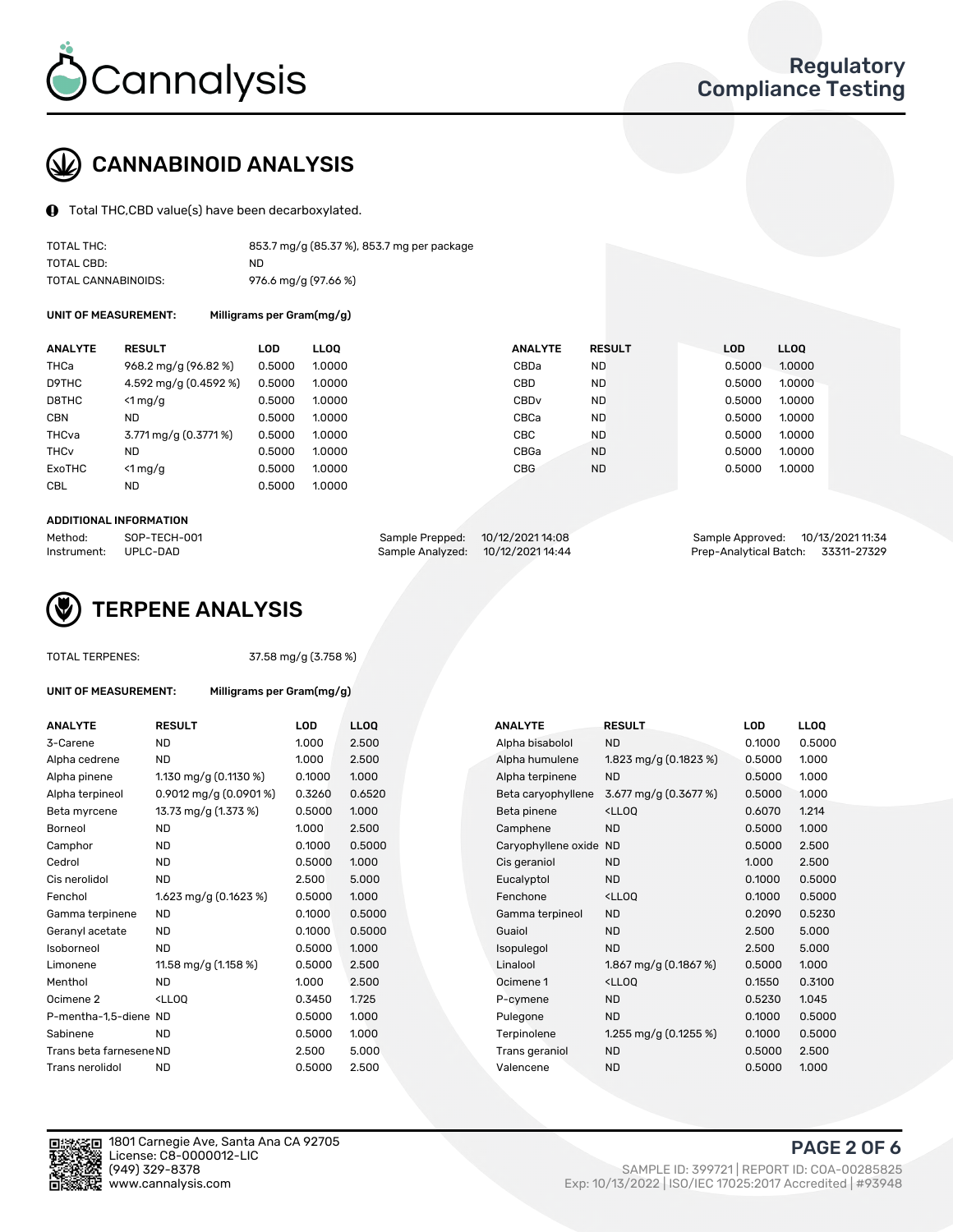

### Regulatory Compliance Testing

#### ADDITIONAL INFORMATION

Method: SOP-TECH-027 Sample Prepped: 10/12/2021 13:57 Sample Approved: 10/13/2021 08:10 Prep-Analytical Batch: 33313-27326



CHEMICAL RESIDUE ANALYSIS PASS

UNIT OF MEASUREMENT: Micrograms per Gram(ug/g)

| <b>ANALYTE</b>    | <b>RESULT</b> | LOD    | LLOQ   | <b>ACTION LEVEL</b> |      | <b>ANALYTE</b>      | <b>RESULT</b> | LOD    | <b>LLOQ</b> | <b>ACTION LEVEL</b> |      |
|-------------------|---------------|--------|--------|---------------------|------|---------------------|---------------|--------|-------------|---------------------|------|
| Abamectin         | <b>ND</b>     | 0.0200 | 0.0400 | 0.1000              | Pass | Acephate            | <b>ND</b>     | 0.0200 | 0.0400      | 0.1000              | Pass |
| Acequinocyl       | <b>ND</b>     | 0.0200 | 0.0400 | 0.1000              | Pass | Acetamiprid         | <b>ND</b>     | 0.0200 | 0.0400      | 0.1000              | Pass |
| Aldicarb          | <b>ND</b>     | 0.0200 | 0.0400 | 0.0                 | Pass | Azoxystrobin        | <b>ND</b>     | 0.0200 | 0.0400      | 0.1000              | Pass |
| Bifenazate        | <b>ND</b>     | 0.0200 | 0.0400 | 0.1000              | Pass | <b>Bifenthrin</b>   | <b>ND</b>     | 0.0200 | 0.0400      | 3.000               | Pass |
| <b>Boscalid</b>   | <b>ND</b>     | 0.0200 | 0.0400 | 0.1000              | Pass | Carbarvl            | <b>ND</b>     | 0.0200 | 0.0400      | 0.5000              | Pass |
| Carbofuran        | <b>ND</b>     | 0.0200 | 0.0400 | 0.0                 | Pass | Chlorantraniliprole | <b>ND</b>     | 0.0200 | 0.0400      | 10.00               | Pass |
| Clofentezine      | <b>ND</b>     | 0.0200 | 0.0400 | 0.1000              | Pass | Coumaphos           | <b>ND</b>     | 0.0200 | 0.0400      | 0.0                 | Pass |
| Cyfluthrin        | <b>ND</b>     | 0.4000 | 1.000  | 2.000               | Pass | Cypermethrin        | <b>ND</b>     | 0.4000 | 1.000       | 1.000               | Pass |
| Daminozide        | <b>ND</b>     | 0.0200 | 0.0400 | 0.0                 | Pass | Diazinon            | <b>ND</b>     | 0.0200 | 0.0400      | 0.1000              | Pass |
| <b>Dichlorvos</b> | <b>ND</b>     | 0.0200 | 0.0400 | 0.0                 | Pass | Dimethoate          | <b>ND</b>     | 0.0200 | 0.0400      | 0.0                 | Pass |
| Dimethomorph      | <b>ND</b>     | 0.0200 | 0.0400 | 2.000               | Pass | <b>Ethoprophos</b>  | <b>ND</b>     | 0.0200 | 0.0400      | 0.0                 | Pass |
| Etofenprox        | <b>ND</b>     | 0.0200 | 0.0400 | 0.0                 | Pass | Etoxazole           | <b>ND</b>     | 0.0200 | 0.0400      | 0.1000              | Pass |
| Fenhexamid        | <b>ND</b>     | 0.0200 | 0.0400 | 0.1000              | Pass | Fenoxycarb          | <b>ND</b>     | 0.0200 | 0.0400      | 0.0                 | Pass |
| Fenpyroximate     | <b>ND</b>     | 0.0200 | 0.0400 | 0.1000              | Pass | Fipronil            | <b>ND</b>     | 0.0400 | 0.1000      | 0.0                 | Pass |
| Flonicamid        | <b>ND</b>     | 0.0200 | 0.0400 | 0.1000              | Pass | Fludioxonil         | <b>ND</b>     | 0.0200 | 0.0400      | 0.1000              | Pass |
| Hexythiazox       | <b>ND</b>     | 0.0200 | 0.0400 | 0.1000              | Pass | Imazalil            | <b>ND</b>     | 0.0200 | 0.0400      | 0.0                 | Pass |
| Imidacloprid      | <b>ND</b>     | 0.0200 | 0.0400 | 5.000               | Pass | Kresoxim methyl     | <b>ND</b>     | 0.0200 | 0.0400      | 0.1000              | Pass |
| Malathion         | <b>ND</b>     | 0.0200 | 0.0400 | 0.5000              | Pass | Metalaxyl           | <b>ND</b>     | 0.0200 | 0.0400      | 2.000               | Pass |
| Methiocarb        | <b>ND</b>     | 0.0200 | 0.0400 | 0.0                 | Pass | Methomyl            | <b>ND</b>     | 0.0200 | 0.0400      | 1.000               | Pass |
| Mevinphos         | <b>ND</b>     | 0.0200 | 0.0400 | 0.0                 | Pass | Myclobutanil        | <b>ND</b>     | 0.0200 | 0.0400      | 0.1000              | Pass |
| Naled             | <b>ND</b>     | 0.0200 | 0.0400 | 0.1000              | Pass | Oxamyl              | <b>ND</b>     | 0.0200 | 0.0400      | 0.5000              | Pass |
| Paclobutrazol     | <b>ND</b>     | 0.0200 | 0.0400 | 0.0                 | Pass | Permethrins         | <b>ND</b>     | 0.0400 | 0.1000      | 0.5000              | Pass |
| Phosmet           | <b>ND</b>     | 0.0200 | 0.0400 | 0.1000              | Pass | Piperonyl butoxide  | <b>ND</b>     | 0.0200 | 0.0400      | 3.000               | Pass |
| Prallethrin       | <b>ND</b>     | 0.0200 | 0.0400 | 0.1000              | Pass | Propiconazole       | <b>ND</b>     | 0.0200 | 0.0400      | 0.1000              | Pass |
| Propoxur          | <b>ND</b>     | 0.0200 | 0.0400 | 0.0                 | Pass | Pyrethrins          | <b>ND</b>     | 0.0200 | 0.0400      | 0.5000              | Pass |
| Pyridaben         | <b>ND</b>     | 0.0200 | 0.0400 | 0.1000              | Pass | Spinetoram          | <b>ND</b>     | 0.0200 | 0.0400      | 0.1000              | Pass |
| Spinosad          | <b>ND</b>     | 0.0300 | 0.0700 | 0.1000              | Pass | Spiromesifen        | <b>ND</b>     | 0.0200 | 0.0400      | 0.1000              | Pass |
| Spirotetramat     | <b>ND</b>     | 0.0200 | 0.0400 | 0.1000              | Pass | Spiroxamine         | <b>ND</b>     | 0.0200 | 0.0400      | 0.0                 | Pass |
| Tebuconazole      | <b>ND</b>     | 0.0200 | 0.0400 | 0.1000              | Pass | Thiacloprid         | <b>ND</b>     | 0.0200 | 0.0400      | 0.0                 | Pass |
| Thiamethoxam      | <b>ND</b>     | 0.0200 | 0.0400 | 5.000               | Pass | Trifloxystrobin     | <b>ND</b>     | 0.0200 | 0.0400      | 0.1000              | Pass |

### ADDITIONAL INFORMATION

Method: SOP-TECH-002 Sample Prepped: 10/12/2021 13:57 Sample Approved: 10/13/2021 14:47<br>Sample Analyzed: 10/12/2021 14:48 Prep-Analytical Batch: 33319-27330 Prep-Analytical Batch: 33319-27330

PAGE 3 OF 6

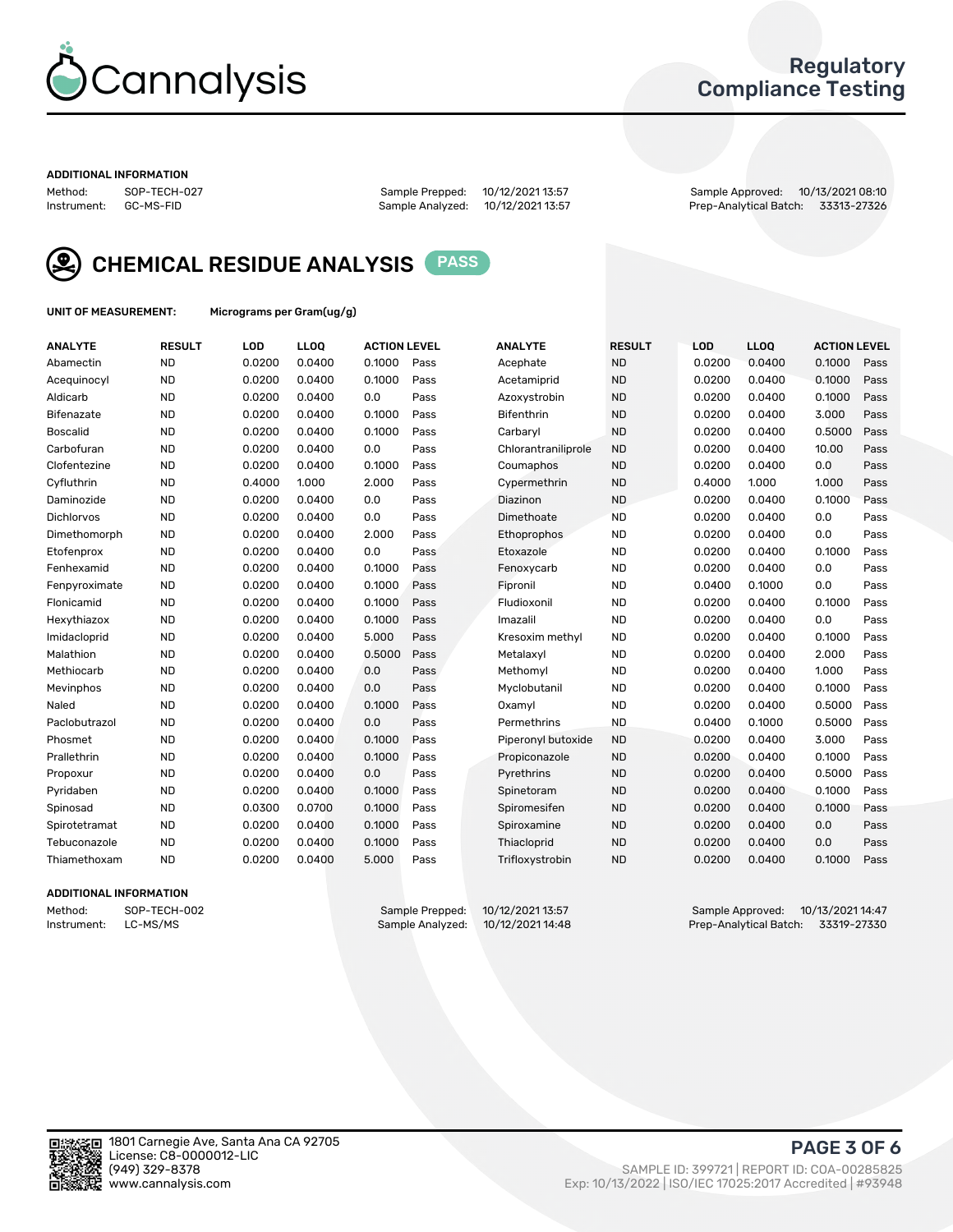

### CHEMICAL RESIDUE GC ANALYSIS PASS

| UNIT OF MEASUREMENT: |               | Micrograms per Gram(ug/g) |        |                     |      |                |               |        |             |                     |      |
|----------------------|---------------|---------------------------|--------|---------------------|------|----------------|---------------|--------|-------------|---------------------|------|
| <b>ANALYTE</b>       | <b>RESULT</b> | LOD                       | LLOO   | <b>ACTION LEVEL</b> |      | <b>ANALYTE</b> | <b>RESULT</b> | LOD    | <b>LLOO</b> | <b>ACTION LEVEL</b> |      |
| Captan               | <b>ND</b>     | 0.1000                    | 0.2000 | 0.7000              | Pass | Chlordane      | <b>ND</b>     | 0.0109 | 0.0136      | 0.0                 | Pass |
| Methyl parathion     | <b>ND</b>     | 0.0400                    | 0.1000 | 0.0                 | Pass | <b>PCNB</b>    | <b>ND</b>     | 0.0200 | 0.0400      | ን.1000              | Pass |

|         | ADDITIONAL INFORMATION |  |
|---------|------------------------|--|
| Mathod. | SOP_TECH_010           |  |

| epped:  | 10/12/2021 13:56 |
|---------|------------------|
| alyzed: | 10/12/2021 14:49 |
|         |                  |

Chlorfenapyr ND 0.0800 0.1000 0.0 Pass Chlorpyrifos ND 0.0800 0.1000 0.0 Pass

#### Method: SOP-TECH-010 Sample Prepped: 10/12/2021 13:56 Sample Approved: 10/13/2021 14:50 Instrument: GC-MS/MS Sample Analyzed: 10/12/2021 14:49 Prep-Analytical Batch: 33320-27331

### RESIDUAL SOLVENT ANALYSIS PASS

UNIT OF MEASUREMENT: Micrograms per Gram(ug/g)

| <b>ANALYTE</b>       | <b>RESULT</b>                                                                                                                                                       | LOD    | <b>LLOO</b> | <b>ACTION LEVEL</b> |      | <b>ANALYTE</b>     | <b>RESULT</b> | LOD    | <b>LLOO</b> | <b>ACTION LEVEL</b> |      |
|----------------------|---------------------------------------------------------------------------------------------------------------------------------------------------------------------|--------|-------------|---------------------|------|--------------------|---------------|--------|-------------|---------------------|------|
| Acetone              | <b>ND</b>                                                                                                                                                           | 50.00  | 100.0       | 5000                | Pass | Acetonitrile       | <b>ND</b>     | 50.00  | 100.0       | 410.0               | Pass |
| Benzene              | <b>ND</b>                                                                                                                                                           | 0.5000 | 1.000       | 1.000               | Pass | <b>Butane</b>      | 111.7 $uq/q$  | 50.00  | 100.0       | 5000                | Pass |
| Chloroform           | <b>ND</b>                                                                                                                                                           | 0.5000 | 1.000       | 1.000               | Pass | Ethanol            | <b>ND</b>     | 50.00  | 100.0       | 5000                | Pass |
| <b>Ethyl Acetate</b> | <b>ND</b>                                                                                                                                                           | 50.00  | 100.0       | 5000                | Pass | Ethyl Ether        | <b>ND</b>     | 50.00  | 100.0       | 5000                | Pass |
| Ethylene oxide       | <b>ND</b>                                                                                                                                                           | 0.5000 | 1.000       | 1.000               | Pass | Heptane            | <b>ND</b>     | 50.00  | 100.0       | 5000                | Pass |
| Hexane               | <b>ND</b>                                                                                                                                                           | 50.00  | 100.0       | 290.0               | Pass | Isopropyl Alcohol  | <b>ND</b>     | 50.00  | 100.0       | 5000                | Pass |
| Methanol             | <b>ND</b>                                                                                                                                                           | 50.00  | 100.0       | 3000                | Pass | Methylene chloride | <b>ND</b>     | 0.5000 | 1.000       | 1.000               | Pass |
| Pentane              | <lloo< td=""><td>50.00</td><td>100.0</td><td>5000</td><td>Pass</td><td>Propane</td><td><b>ND</b></td><td>50.00</td><td>200.0</td><td>5000</td><td>Pass</td></lloo<> | 50.00  | 100.0       | 5000                | Pass | Propane            | <b>ND</b>     | 50.00  | 200.0       | 5000                | Pass |
| Toluene              | <b>ND</b>                                                                                                                                                           | 50.00  | 100.0       | 890.0               | Pass | Xylenes            | <b>ND</b>     | 50.08  | 100.0       | 2170                | Pass |
| Trichloroethylene    | <b>ND</b>                                                                                                                                                           | 0.5000 | 1.000       | 1.000               | Pass | 1.2-Dichloroethane | <b>ND</b>     | 0.5000 | 1.000       | 1.000               | Pass |

### ADDITIONAL INFORMATION

Method: SOP-TECH-021 Sample Prepped: 10/12/2021 08:08 Sample Approved: 10/12/2021 14:40<br>Instrument: HS-GC-MS/FID Sample Analyzed: 10/12/2021 09:16 Prep-Analytical Batch: 33308-27318 Prep-Analytical Batch: 33308-27318



UNIT OF MEASUREMENT: Cycle Threshold (Ct)

| <b>ANALYTE</b> | <b>RESULT</b>              | LOD   | <b>LLOO</b> |                 | <b>ACTION LEVEL</b> | <b>ANALYTE</b>   | <b>RESULT</b>                         | LOD   | <b>LLOO</b> | <b>ACTION LEVEL</b> |      |
|----------------|----------------------------|-------|-------------|-----------------|---------------------|------------------|---------------------------------------|-------|-------------|---------------------|------|
| A.fumigatus    | <b>ND</b>                  | 33.00 | 0.0         | 0.0             | Pass                | A. flavus        | <b>ND</b>                             | 33.00 | 0.0         | 0.0                 | Pass |
| A. niger       | <b>ND</b>                  | 33.00 | 0.0         | 0.0             | Pass                | A. terreus       | <b>ND</b>                             | 33.00 | 0.0         | 0.0                 | Pass |
| <b>STEC</b>    | <b>ND</b>                  | 33.00 | 0.0         | 0.0             | Pass                | Salmonella spp   | <b>ND</b>                             | 33.00 | 0.0         | 0.0                 | Pass |
|                | ADDITIONAL INFORMATION     |       |             |                 |                     |                  |                                       |       |             |                     |      |
| Method:        | SOP-TECH-016, SOP-TECH-022 |       |             | Sample Prepped: | 10/13/2021 09:59    |                  | 10/13/2021 20:27<br>Sample Approved:  |       |             |                     |      |
| Instrument:    | aPCR                       |       |             |                 | Sample Analyzed:    | 10/13/2021 10:24 | Prep-Analytical Batch:<br>33335-27349 |       |             |                     |      |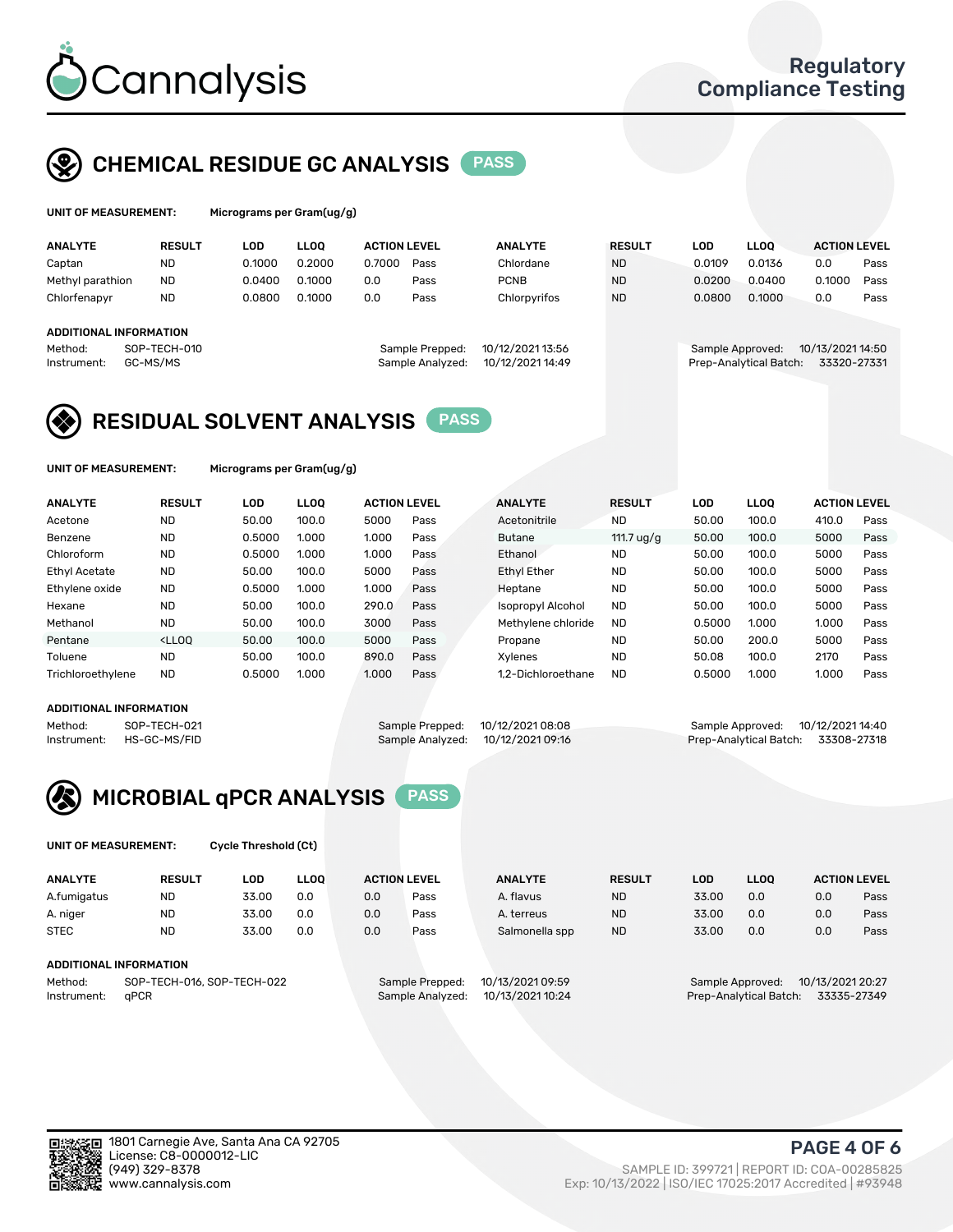



| UNIT OF MEASUREMENT:                                   |                               | Micrograms per Gram(ug/g) |             |                     |                  |                                      |            |                        |                     |  |  |
|--------------------------------------------------------|-------------------------------|---------------------------|-------------|---------------------|------------------|--------------------------------------|------------|------------------------|---------------------|--|--|
| <b>ANALYTE</b>                                         | <b>RESULT</b>                 | <b>LOD</b>                | <b>LLOO</b> | <b>ACTION LEVEL</b> | <b>ANALYTE</b>   | <b>RESULT</b>                        | <b>LOD</b> | <b>LLOO</b>            | <b>ACTION LEVEL</b> |  |  |
| Arsenic                                                | <b>ND</b>                     | 0.0120                    | 0.1000      | 0.2000<br>Pass      | Cadmium          | <b>ND</b>                            | 0.0072     | 0.0500                 | Pass<br>0.2000      |  |  |
| Lead                                                   | <b>ND</b>                     | 0.0068                    | 0.0500      | 0.5000<br>Pass      | Mercury          | <b>ND</b>                            | 0.0060     | 0.0500                 | 0.1000<br>Pass      |  |  |
|                                                        | <b>ADDITIONAL INFORMATION</b> |                           |             |                     |                  |                                      |            |                        |                     |  |  |
| Method:                                                | SOP-TECH-013                  |                           |             | Sample Prepped:     |                  | 10/12/2021 20:10<br>Sample Approved: |            |                        |                     |  |  |
| Instrument:                                            | ICP-MS                        |                           |             | Sample Analyzed:    | 10/12/2021 14:09 |                                      |            | Prep-Analytical Batch: | 33312-27327         |  |  |
| (纂)                                                    | <b>MYCOTOXINS ANALYSIS</b>    |                           |             | <b>PASS</b>         |                  |                                      |            |                        |                     |  |  |
| Micrograms per Kilogram(ug/kg)<br>UNIT OF MEASUREMENT: |                               |                           |             |                     |                  |                                      |            |                        |                     |  |  |

| ANALYTE                | <b>RESULT</b> | LOD   | <b>LLOO</b> | <b>ACTION LEVEL</b> |      | <b>ANALYTE</b> | <b>RESULT</b> | LOD   | <b>LLOO</b> | <b>ACTION LEVEL</b> |      |
|------------------------|---------------|-------|-------------|---------------------|------|----------------|---------------|-------|-------------|---------------------|------|
| Aflatoxin B1           | <b>ND</b>     | 1.000 | 2.000       |                     | N/A  | Aflatoxin B2   | <b>ND</b>     | 2.000 | 5.000       |                     | N/A  |
| Aflatoxin G1           | <b>ND</b>     | 2.000 | 5.000       |                     | N/A  | Aflatoxin G2   | <b>ND</b>     | 2.000 | 5.000       |                     | N/A  |
| Total Aflatoxins       | <b>ND</b>     | 10.00 | 14.00       | 20.00               | Pass | Ochratoxin A   | <b>ND</b>     | 1.000 | 2.000       | 20.00               | Pass |
| ADDITIONAL INFORMATION |               |       |             |                     |      |                |               |       |             |                     |      |

Method: SOP-TECH-020 Sample Prepped: 10/12/2021 14:27 Sample Approved: 10/13/2021 14:46 Instrument: LC-MS/MS Sample Analyzed: 10/12/2021 15:28 Prep-Analytical Batch: 33321-27333

# FILTH & FOREIGN MATERIAL ANALYSIS PASS

UNIT OF MEASUREMENT: Filth and Foreign Matter (%, #/3g)

| <b>ANALYTE</b>                                              | <b>RESULT</b> | LOD | <b>LLOO</b> | <b>ACTION LEVEL</b> |                                     | <b>ANALYTE</b>                       | <b>RESULT</b> | LOD | LLOO                                       | <b>ACTION LEVEL</b>             |      |
|-------------------------------------------------------------|---------------|-----|-------------|---------------------|-------------------------------------|--------------------------------------|---------------|-----|--------------------------------------------|---------------------------------|------|
| IF RH ME                                                    | <b>ND</b>     | 0.0 | 0.0         | 1.000               | Pass                                | <b>IFM</b>                           | <b>ND</b>     | 0.0 | 0.0                                        | 25.00                           | Pass |
| Mold                                                        | <b>ND</b>     | 0.0 | 0.0         | 25.00               | Pass                                | <b>SSCD</b>                          | <b>ND</b>     | 0.0 | 0.0                                        | 25.00                           | Pass |
| <b>ADDITIONAL INFORMATION</b>                               |               |     |             |                     |                                     |                                      |               |     |                                            |                                 |      |
| Method:<br>SOP-TECH-009<br>Instrument:<br>Visual Inspection |               |     |             |                     | Sample Prepped:<br>Sample Analyzed: | 10/12/2021 15:44<br>10/12/2021 15:45 |               |     | Sample Approved:<br>Prep-Analytical Batch: | 10/12/2021 17:09<br>33330-27334 |      |



PAGE 5 OF 6